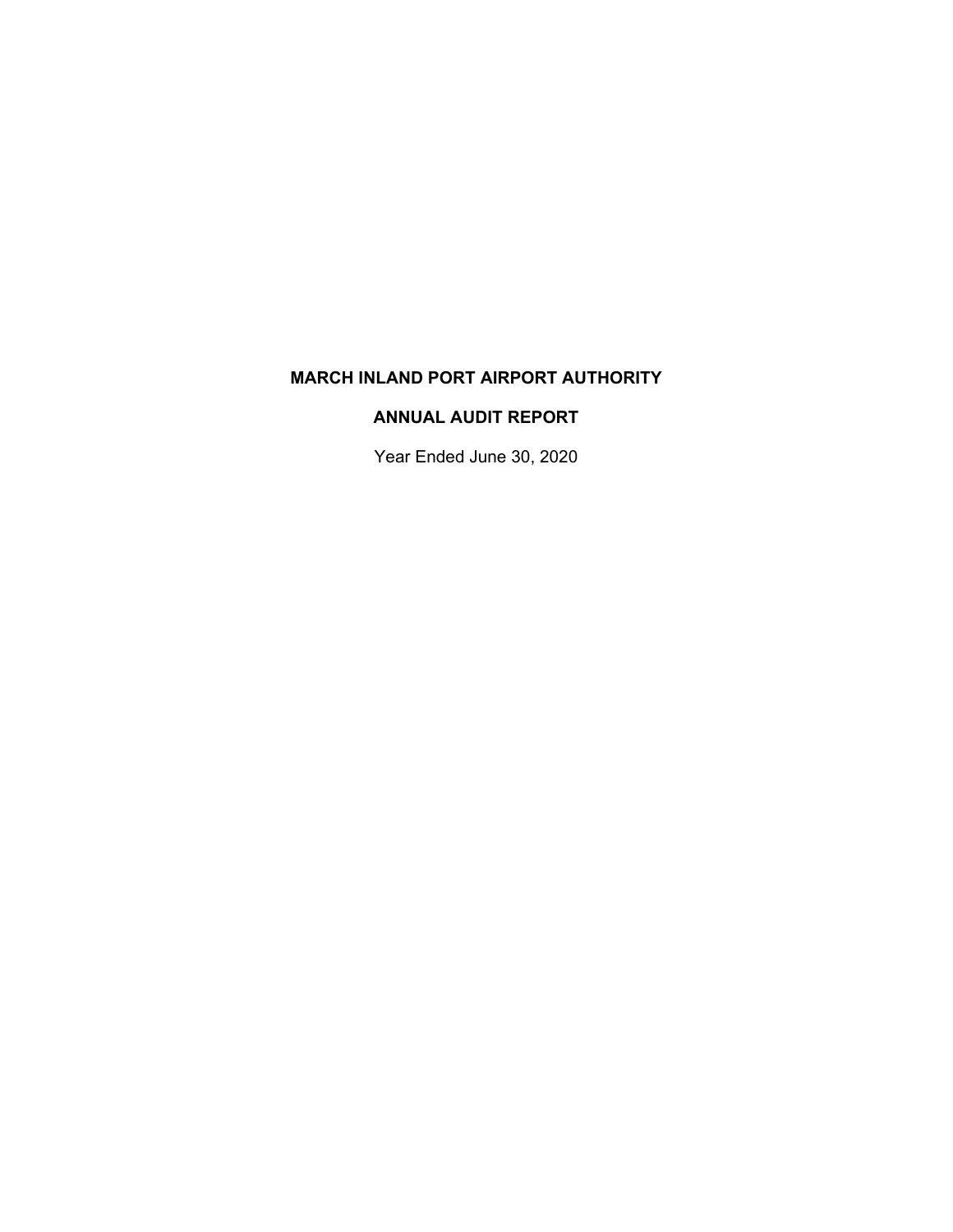## **Annual Audit Report Year Ended June 30, 2020**

# **TABLE OF CONTENTS**

|                                                              | PAGF |
|--------------------------------------------------------------|------|
| <b>Independent Auditor's Report</b>                          |      |
| <b>Basic Financial Statements:</b>                           |      |
| <b>Statement of Net Position</b>                             | 3    |
| Statement of Revenues, Expenses, and Changes in Net Position | 4    |
| <b>Statement of Cash Flows</b>                               | 5    |
| Notes to Financial Statements                                | 6    |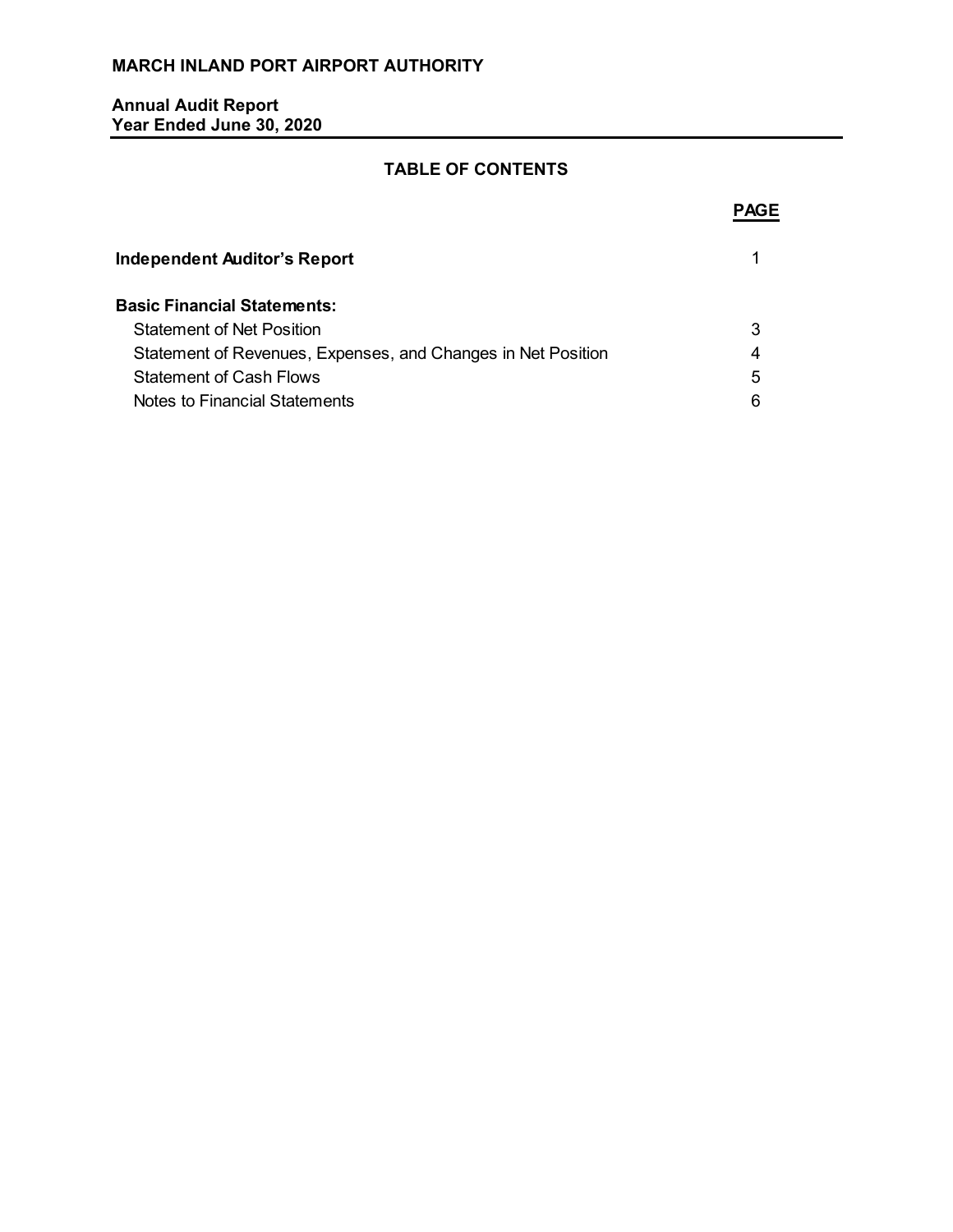

ROGERS, ANDERSON, MALODY & SCOTT, LLP CERTIFIED PUBLIC ACCOUNTANTS, SINCE 1948

#### *Independent Auditor's Report*

735 E. Carnegie Dr. Suite 100 San Bernardino, CA 92408 909 889 0871 T 909 889 5361 F ramscpa.net

#### **PARTNERS**

Brenda L. Odle, CPA, MST Terry P. Shea, CPA Scott W. Manno, CPA, CGMA Leena Shanbhag, CPA, MST, CGMA Bradferd A. Welebir, CPA, MBA, CGMA Jenny W. Liu, CPA, MST

#### **MANAGERS / STAFF**

Charles De Simoni, CPA Gardenya Duran, CPA Brianna Schultz, CPA lingjie Wu, CPA Evelyn Morentin-Barcena, CPA Veronica Hernandez, CPA Tara R. Thorp, CPA, MSA Laura Arvizu, CPA Louis Fernandez, CPA Abigail Hernandez Conde, CPA, MSA Zoe Xinlu Zhang, CPA, MSA John Maldonado, CPA, MSA

#### **MEMBERS**

American Institute of Certified Public Accountants

> PCPS The AICPA Alliance for CPA Firms

Governmental Audit Quality Center

Employee Benefit Plan Audit Quality Center

California Society of Certified Public Accountants



To the Board of Commissioners March Inland Port Airport Authority Riverside, California

#### **Report on the Financial Statements**

We have audited the accompanying financial statements of the March Inland Port Airport Authority (the "Airport"), a component unit of the March Joint Powers Authority (the "Authority"), as of and for the year ended June 30, 2020, and the related notes to the financial statements, which collectively comprise the Airport's basic financial statements as listed in the table of contents.

### *Management's Responsibility for the Financial Statements*

Management is responsible for the preparation and fair presentation of these financial statements in accordance with accounting principles generally accepted in the United States of America; this includes the design, implementation, and maintenance of internal control relevant to the preparation and fair presentation of financial statements that are free from material misstatement, whether due to fraud or error.

## *Auditor's Responsibility*

Our responsibility is to express an opinion on these financial statements based on our audit. We conducted our audit in accordance with auditing standards generally accepted in the United States of America and the standards applicable to financial audits contained in *Government Auditing Standards*, issued by the Comptroller General of the United States. Those standards require that we plan and perform the audit to obtain reasonable assurance about whether the financial statements are free from material misstatement.

An audit involves performing procedures to obtain audit evidence about the amounts and disclosures in the financial statements. The procedures selected depend on the auditor's judgment, including the assessment of the risks of material misstatement of the financial statement, whether due to fraud or error. In making those risk assessments, the auditor considers internal control relevant to the Airport's preparation and fair presentation of the financial statements in order to design audit procedures that are appropriate in the circumstances, but not for the purpose of expressing an opinion on the effectiveness of the Airport's internal control. Accordingly, we express no such opinion. An audit also includes evaluating the appropriateness of accounting policies used and the reasonableness of significant accounting estimates made by management, as well as evaluating the overall presentation of the financial statements.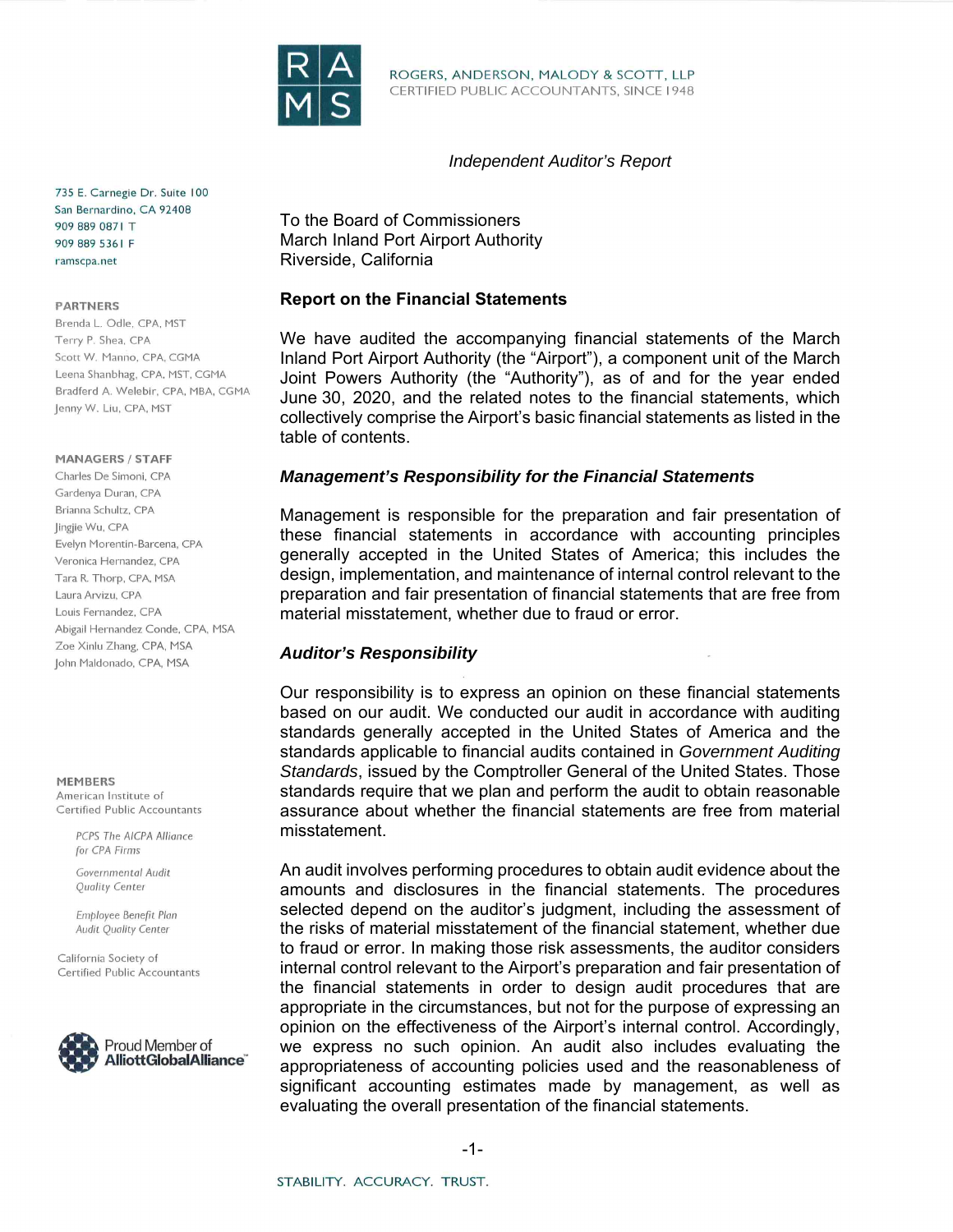We believe that the audit evidence we have obtained is sufficient and appropriate to provide a basis for our audit opinion.

## *Opinion*

In our opinion, the financial statements referred to above present fairly, in all material respects, the financial position of the Airport, as of June 30, 2020, and the respective changes in financial position, and its cash flows for the year then ended in accordance with accounting principles generally accepted in the United States of America.

## **Emphasis of Matter**

As discussed in Note 1, the financial statements of the Airport are intended to present the financial position, the changes in financial position and, where applicable, cash flows of only that portion of the business-type activities and the proprietary fund types of the Authority that are attributable to the transactions of the Airport. They do not purport, and do not present fairly the financial position of the Authority as of June 30, 2020, the changes in its financial position, or its cash flows for the year then ended in accordance with accounting principles generally accepted in the United States of America. Our opinion is not modified with respect to this matter.

## *Other Matters*

### *Required Supplementary Information*

Management has omitted *Management's Discussion and Analysis* for the Airport that accounting principles generally accepted in the United States of America require to be presented to supplement the basic financial statements. Such missing information, although not a part of the basic financial statements, is required by the Governmental Accounting Standards Board, who considers it to be an essential part of financial reporting for placing the basic financial statements in an appropriate operational, economic, or historical context. Our opinion on the basic financial statements is not affected by this missing information.

## **Other Reporting Required by** *Government Auditing Standards*

In accordance with *Government Auditing Standards*, we have also issued our report dated February 3, 2021, on our consideration of the March Joint Powers Authority's internal control over financial reporting and on our tests of its compliance with certain provisions of laws, regulations, contracts, and grant agreements and other matters. The purpose of that report is to describe the scope of our testing of internal control over financial reporting and compliance and the results of that testing, and not to provide an opinion on internal control over financial reporting or on compliance. That report is an integral part of an audit performed in accordance with *Government Auditing Standards* in considering the Authority's internal control over financial reporting and compliance.

Rogers, Andereou, Malody e Scott, LLP.

San Bernardino, California February 3, 2021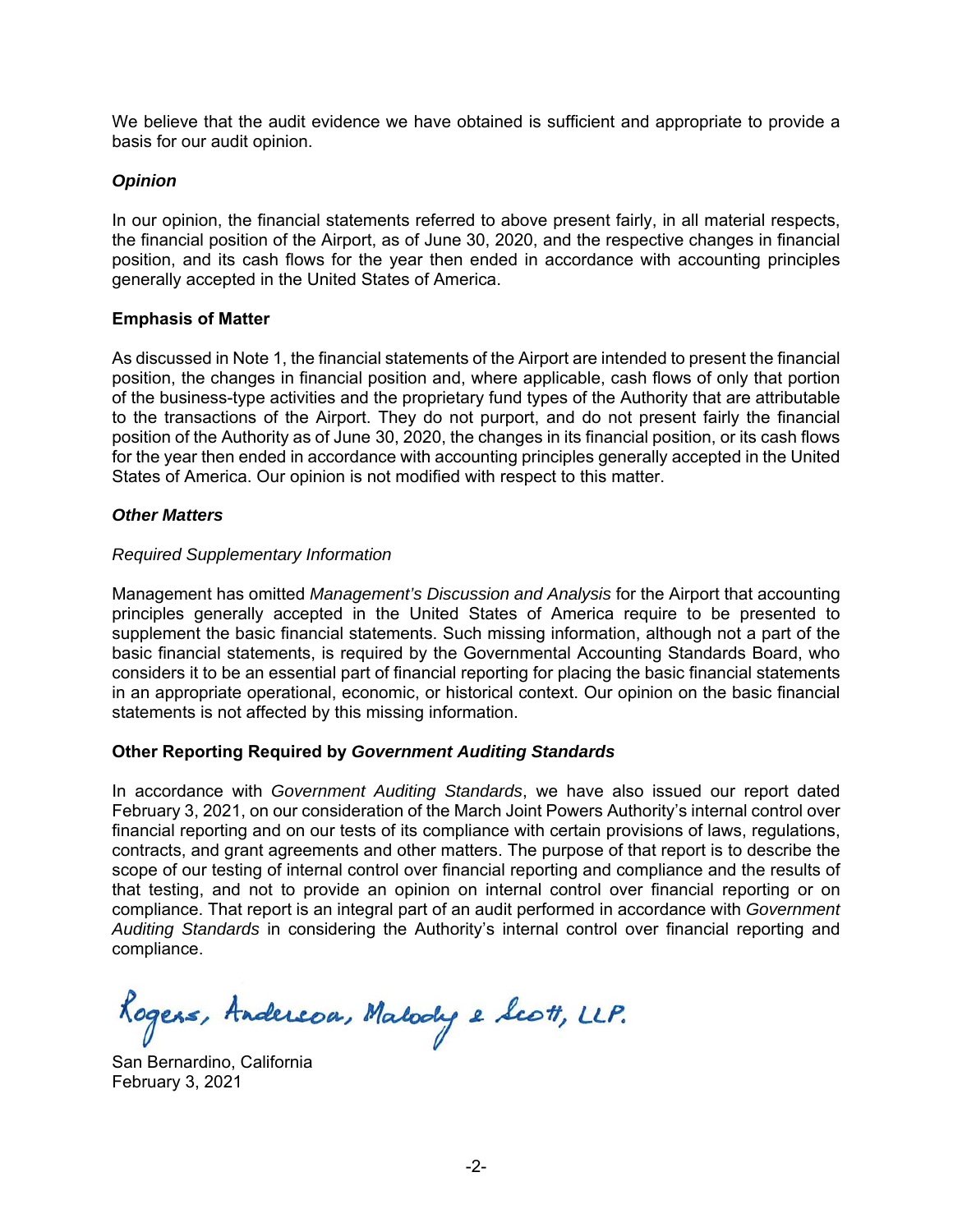## **Statement of Net Position June 30, 2020**

| <b>ASSETS</b>                              |                  |
|--------------------------------------------|------------------|
| Current assets:                            |                  |
| Cash and cash equivalents                  | \$<br>1,773,213  |
| Accounts receivable, net                   | 7,287            |
| Total current assets                       | 1,780,500        |
| Noncurrent assets:                         |                  |
| Capital assets, not being depreciated      | 38,222,912       |
| Capital assets, net of depreciation        | 23,932,176       |
| Total noncurrent assets                    | 62,155,088       |
| <b>Total assets</b>                        | 63,935,588       |
| DEFERRED OUTFLOWS OF RESOURCES             |                  |
| Pension related items                      | 98,575           |
| <b>OPEB</b> related items                  | 41,117           |
| Total deferred outflows of resources       | 139,692          |
| <b>LIABILITIES</b>                         |                  |
| Current liabilities:                       |                  |
| Accounts payable and accrued liabilities   | 90,520           |
| Interest payable                           | 1,358,867        |
| Compensated absences - current portion     | 9,323            |
| <b>Total current liabilities</b>           | 1,458,710        |
| Noncurrent liabilities:                    |                  |
| Compensated absences                       | 27,969           |
| Net pension liability                      | 269,542          |
| Net OPEB liability                         | 28,712           |
| Advances from March Joint Powers Authority | 2,687,896        |
| <b>Total noncurrent liabilities</b>        | 3,014,119        |
| <b>Total liabilities</b>                   | 4,472,829        |
| DEFERRED INFLOWS OF RESOURCES              |                  |
| Pension related items                      | 16,031           |
|                                            |                  |
| Total deferred inflows of resources        | 16,031           |
| <b>NET POSITION</b>                        |                  |
| Net investment in capital assets           | 62,155,088       |
| Unrestricted                               | (2,568,668)      |
| Total net position                         | \$<br>59,586,420 |

 *The accompanying notes are an integral part of this statement.*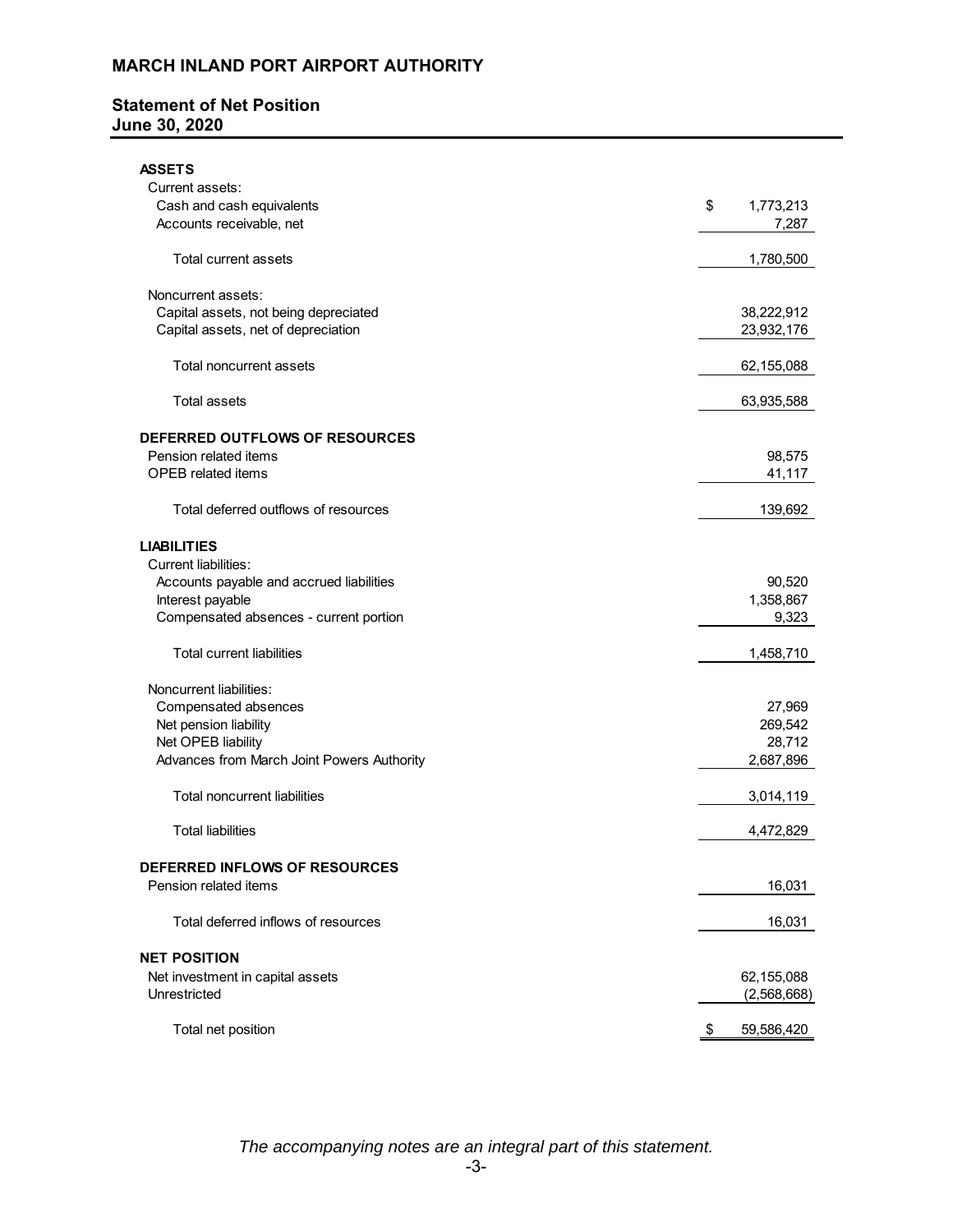#### **Statement of Revenues, Expenses and Changes in Net Position Year Ended June 30, 2020**

| <b>OPERATING REVENUES</b>                  |                  |
|--------------------------------------------|------------------|
| Charges for services                       | \$<br>1,253,001  |
| Rental income                              | 258,135          |
| Permit fees                                | 4,000            |
|                                            |                  |
| Total operating revenues                   | 1,515,136        |
| <b>OPERATING EXPENSES</b>                  |                  |
| Administrative                             | 222,846          |
| Professional services                      | 90,156           |
| Salaries and employee benefits             | 511,854          |
| Repairs and maintenance                    | 66,531           |
| Depreciation                               | 778,603          |
| Services and environmental fees            | 284,867          |
| Total operating expenses                   | 1,954,857        |
| Operating income (loss)                    | (439, 721)       |
| <b>NONOPERATING REVENUES (EXPENSES)</b>    |                  |
| Interest expense                           | (104, 500)       |
| Income (loss) before capital contributions | (544, 221)       |
| <b>CAPITAL CONTRIBUTIONS</b>               | 117,597          |
| Change in net position                     | (426, 624)       |
| Net position, beginning                    | 60,013,044       |
| Net position, ending                       | \$<br>59,586,420 |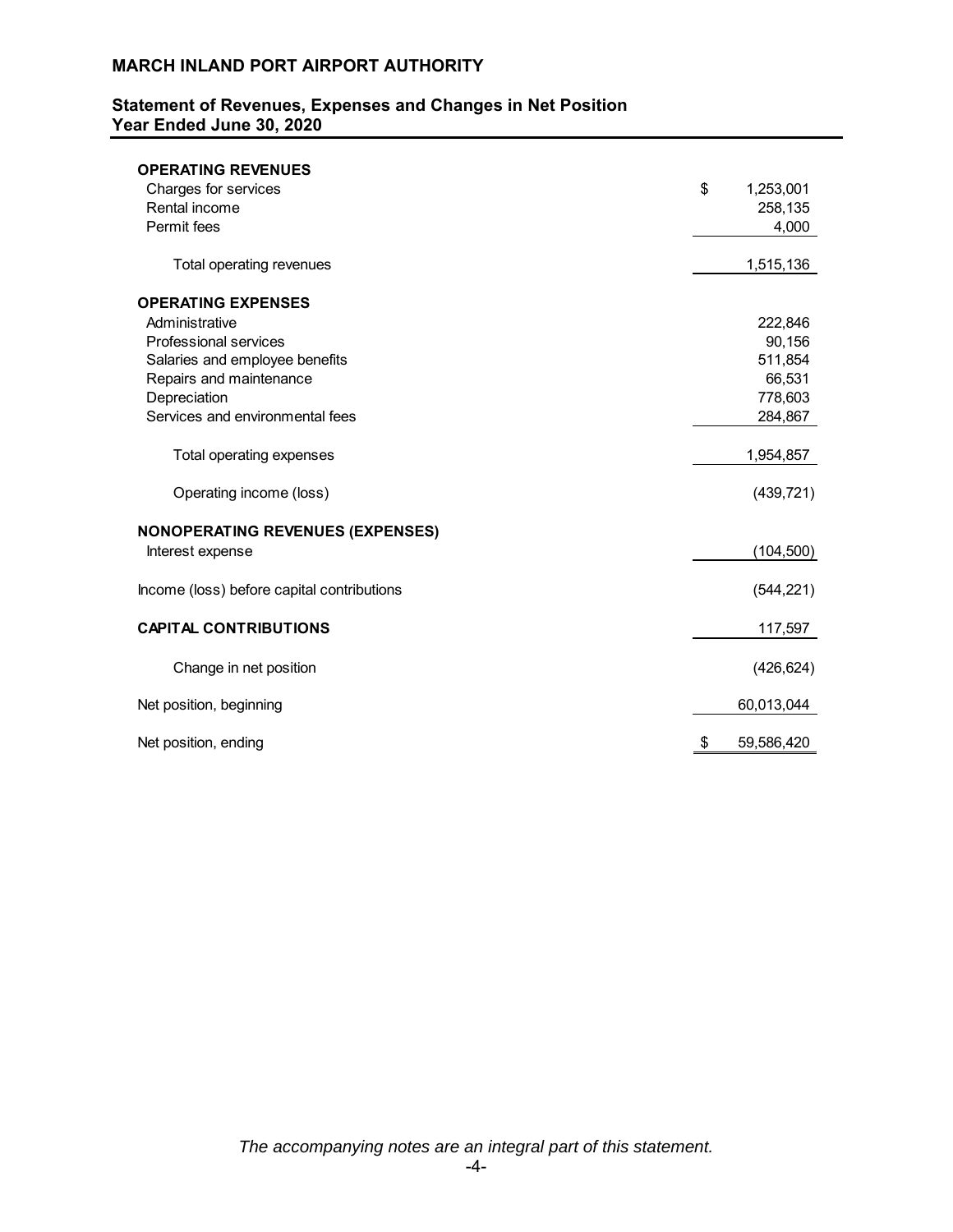## **Statement of Cash Flows Year Ended June 30, 2020**

| <b>CASH FLOWS FROM OPERATING ACTIVITIES</b>                                                          |                  |
|------------------------------------------------------------------------------------------------------|------------------|
| Cash received from customers                                                                         | \$<br>1,530,899  |
| Cash payments for employee services (salaries)                                                       | (466, 588)       |
| Cash payments to suppliers for goods and services                                                    | (628, 592)       |
| Net cash provided by operating activities                                                            | 435,719          |
| CASH FLOWS FROM CAPITAL AND RELATED FINANCING ACTIVITIES                                             |                  |
| Acquisition of capital assets                                                                        | (33,259)         |
| Capital contributions                                                                                | 117,597          |
| Net cash provided by capital and related financing activities                                        | 84,338           |
| Net increase in cash and cash equivalents                                                            | 520,057          |
| Cash and cash equivalents, beginning of year                                                         | 1,253,156        |
| Cash and cash equivalents, end of year                                                               | \$<br>1,773,213  |
| RECONCILIATION OF NET OPERATING INCOME (LOSS) TO NET CASH<br><b>PROVIDED BY OPERATING ACTIVITIES</b> |                  |
| Operating loss                                                                                       | \$<br>(439, 721) |
| Adjustments to reconcile operating income (loss) to net cash                                         |                  |
| provided by (used for) operating activites                                                           |                  |
| Depreciation                                                                                         | 778,603          |
| (Increase) decrease in accounts receivable                                                           | 15,763           |
| (Increase) decrease in net OPEB asset                                                                | 6,143            |
| (Increase) decrease in pension/OPEB related deferred outflows                                        | (48, 483)        |
| Increase (decrease) in accounts payable and accrued liabilities                                      | 39,292           |
| (Increase) decrease in compensated absences                                                          | 9,548            |
| Increase (decrease) in net pension liability                                                         | 43,996           |
| Increase (decrease) in net OPEB liability                                                            | 28,712           |
| Increase (decrease) in pension/OPEB related deferred inflows                                         | 1,866            |
| Total cash provided by operating activities                                                          | \$<br>435,719    |

 *The accompanying notes are an integral part of this statement.*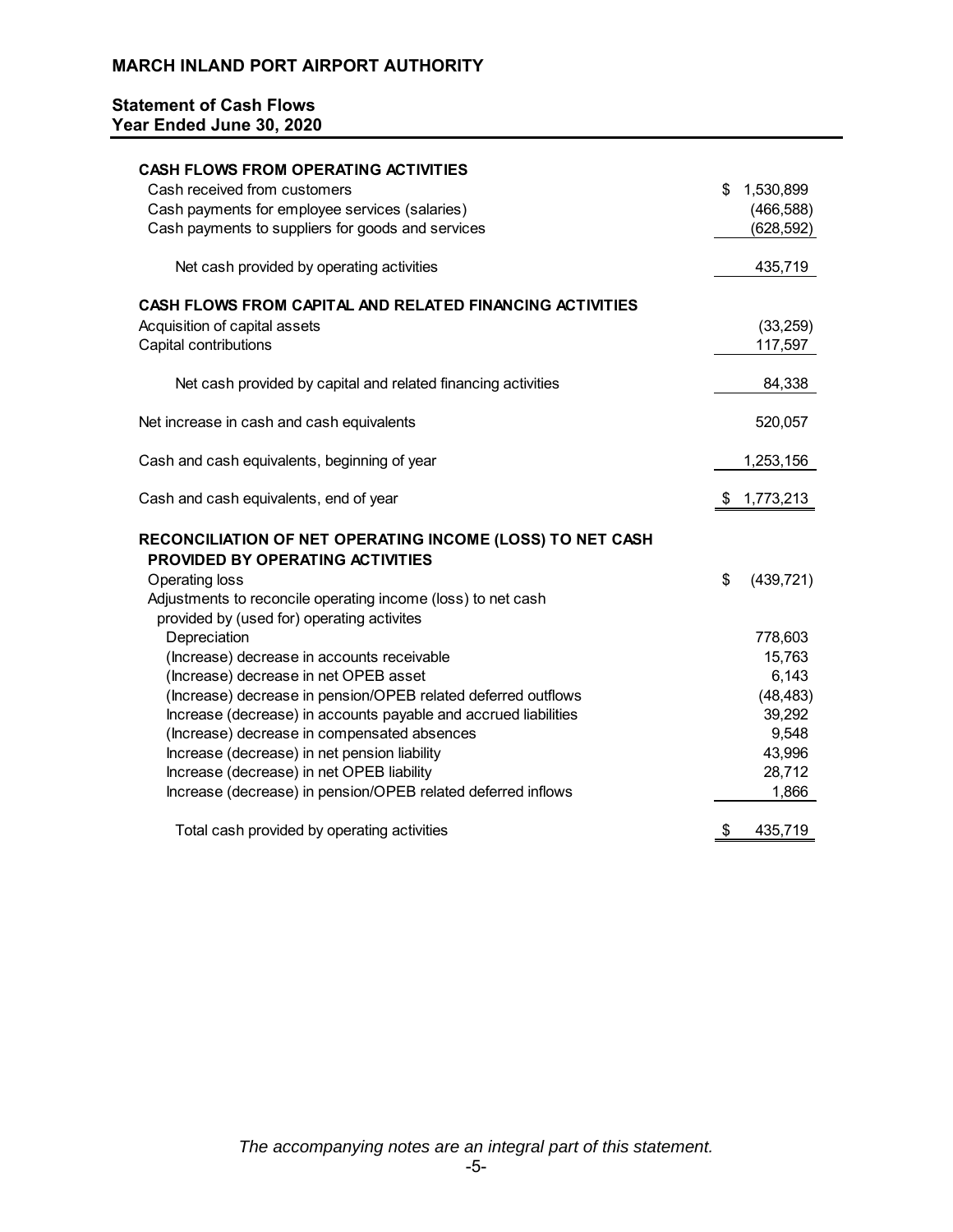#### **A) Reporting Entity**

The March Inland Port Airport Authority (the "Airport") was formed on June 18, 1997 under a joint exercise of powers agreement between the cities of Perris, Moreno Valley, Riverside, and the County of Riverside for the purpose of formulating and implementing plans for the use and reuse of the property formerly known as March Air Force Base.

The Airport's office and records are located at 14205 Meridian Parkway, Suite 140, Riverside, California 92518.

The Airport Commissioners are as follows:

| Name                  | Title             | Representing                 |
|-----------------------|-------------------|------------------------------|
| Victoria Baca         | Chair             | City of Moreno Valley        |
| <b>Rita Rogers</b>    | <b>Vice Chair</b> | City of Perris               |
| Michael Vargas        | Commissioner      | City of Perris               |
| Jeff Hewitt           | Commissioner      | <b>County of Riverside</b>   |
| <b>Chuck Conder</b>   | Commissioner      | City of Riverside            |
| Dr. Carla Thornton    | Commissioner      | <b>City of Moreno Valley</b> |
| Andy Melendrez        | Commissioner      | City of Riverside            |
| <b>Kevin Jeffries</b> | Commissioner      | <b>County of Riverside</b>   |

The Joint Powers Commission meets on the first and third Wednesday of each month.

#### **B) Measurement Focus, Basis of Accounting and Financial Statement Presentation**

The Airport's basic financial statements are prepared in conformity with accounting principles generally accepted in the United States of America as they are applicable to governmental units. The Government Accounting Standards Board (GASB) is the accepted standard setting body for establishing governmental accounting and financial reporting principles.

The Airport reports its activities as an enterprise fund, which is used to account for operations that are financed and operated in a manner similar to a private business enterprise, where the intent of the Airport is that the costs (including depreciation) of providing goods or services to the general public on a continuing basis be financed or recovered primarily through user charges and space rentals. The Airport financial statements are reported using the *economic resources measurement focus* and the *accrual basis of accounting.* Revenues are recognized in the accounting period in which are earned and expenses are recognized in the period incurred regardless of the timing of related cash flows.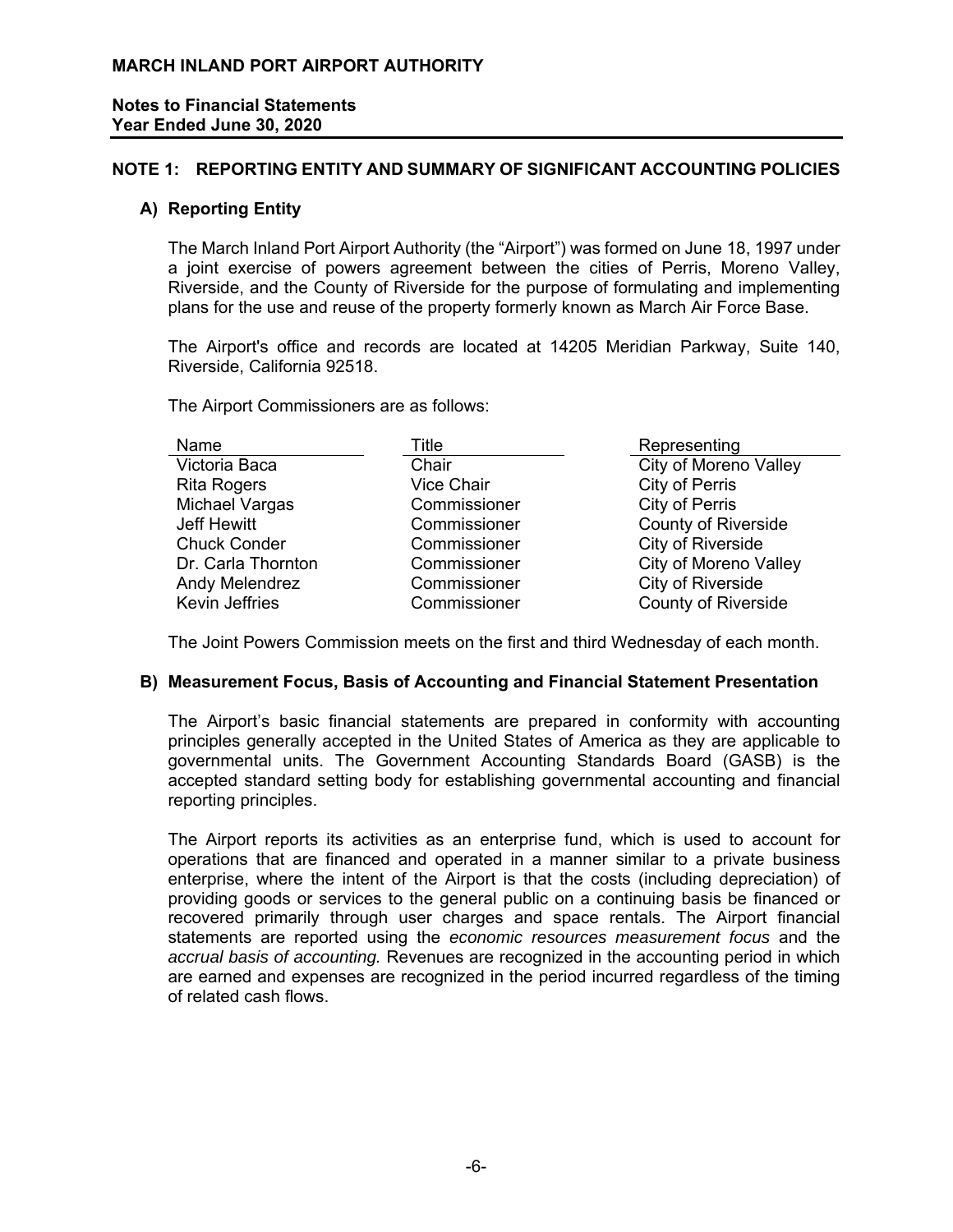### **B) Measurement Focus, Basis of Accounting and Financial Statement Presentation (continued)**

Proprietary funds, distinguishes operating revenues and expenses from those revenues and expenses that are nonoperating. Operating revenues are those revenues that are generated by airport services, rents and leases while operating expenses pertain directly to the furnishing of those services. Non-operating revenues and expenses are those revenues and expenses generated that are not directly associated with the normal business of airport services, rents, and leases.

When both restricted and unrestricted resources are available for use, it is the Airport's policy to use restricted first.

### **C) Cash and Cash Equivalents**

In accordance with generally accepted accounting principles, for purposes of the Statement of Cash Flows, all cash and investments with original maturities of 90 days or less are considered cash or cash equivalents.

### **D) Investments**

As a governmental entity other than an external investment pool in accordance with generally accepted accounting principles, the Airport's investments are stated at fair value except for interest-earning investment contracts. At June 30, 2020, the Airport held no investments therefore, no adjustment is reflected in these financial statements.

#### **E) Uncollectible Accounts Receivable**

The Airport uses the allowance method for uncollectible accounts receivable. Currently, the Airport believes all receivables are collectible based on prior experience. Therefore, there is no current allowance recorded.

## **F) Capital Assets**

Capital assets, which include land, buildings, building improvements, machinery, vehicles, and infrastructure assets, are reported in the statement of net position. Capital assets are recorded at cost where historical records are available and at an estimated historical cost where no historical records exist. The cost of normal maintenance and repairs that do not add to the value of the asset's lives are not capitalized.

Major capital outlay for capital assets and improvements are capitalized as projects are constructed. For debt-financed capital assets, interest incurred during the construction phase is reflected in the capitalization value of the asset constructed, net of interest earned on the invested proceeds over the same period. Capital assets acquired through lease obligations are valued at the present value of future lease payments at the date acquired.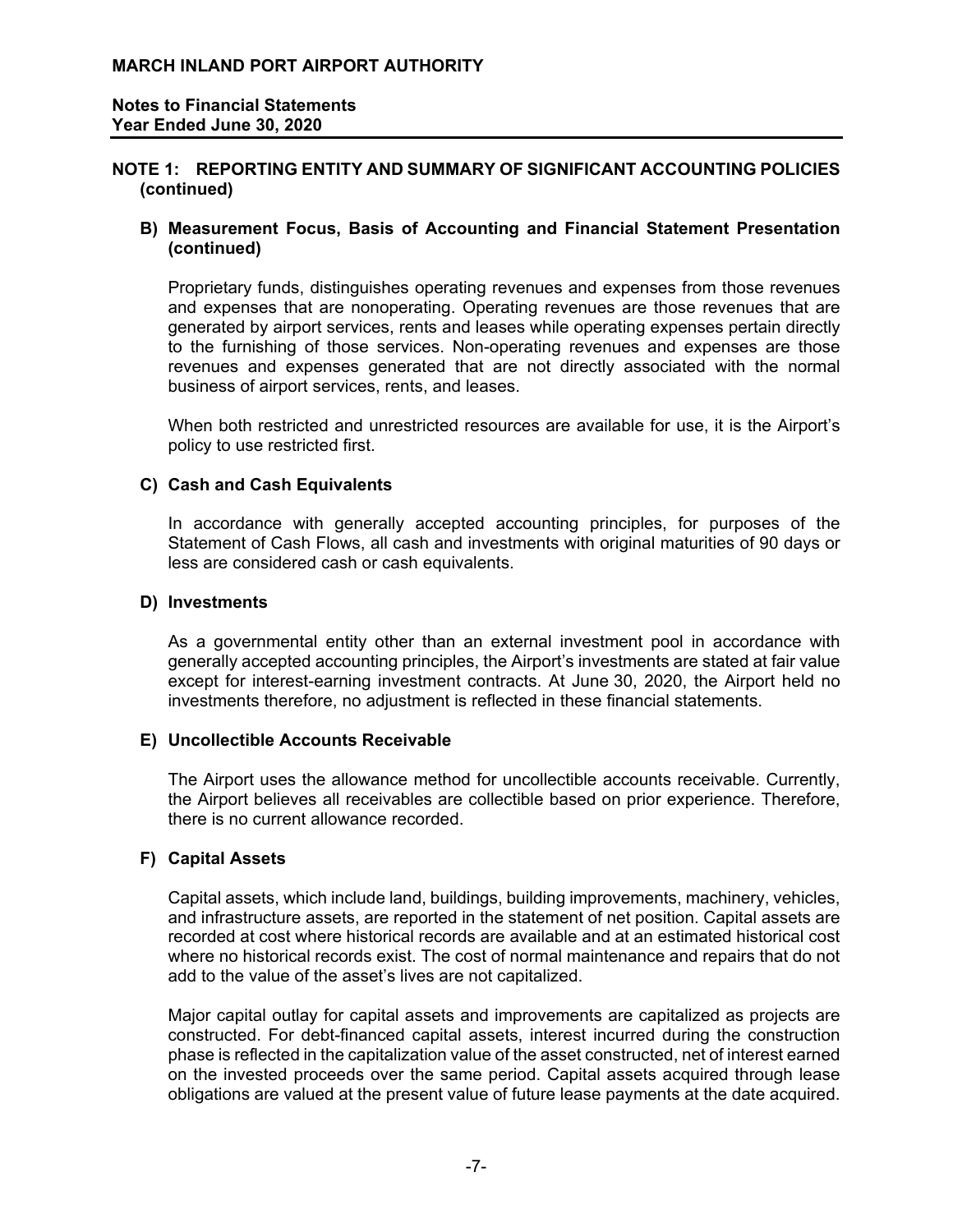## **F) Capital Assets (continued)**

Donated capital assets are valued at their estimated acquisition value at the date of donation.

Capital assets used in operations are depreciated over their estimated useful lives using the straight-line method. Depreciation is charged as an expense against operations and accumulated depreciation is reported on the statement of net position. The range of lives used for depreciation purposes for each capital asset class is as follows:

| Building and improvements       | 7 - 50 Years   |
|---------------------------------|----------------|
| <b>Vehicles</b>                 | 5 Years        |
| Office equipment and furniturre | 5 Years        |
| <b>Infrastructure</b>           | 30 - 100 Years |
|                                 |                |

### **G) Deferred Outflows/Inflows of Resources**

In addition to assets, the statement of net position will sometimes report a separate section for deferred outflows of resources. This separate financial statement element, *deferred outflows of resources*, represents a consumption of net position that applies to a future period(s) and so will *not* be recognized as an outflow of resources (expense/expenditure) until then. The Airport has deferred outflows related to pensions and OPEB. This includes pension and OPEB contributions subsequent to the measurement date of the net pension liability and other amounts (see Note 6 and 7), which are amortized by an actuarial determined period.

In addition to liabilities, the statement of net position will sometimes report a separate section for deferred inflows of resources. This separate financial statement element, *deferred inflows of resources*, represents an acquisition of net position that applies to a future period(s) and so will *not* be recognized as an inflow of resources (revenue) until that time. The Airport has deferred inflows related to pensions and OPEB. These amounts (see Note 6 and 7) are amortized by an actuarial determined period.

#### **H) Use of Estimates**

The preparation of financial statements requires management to make estimates and assumptions. These estimates and assumptions affect the reported amounts of assets, deferred outflows of resources, liabilities, deferred inflows of resources, revenues, and expenses/expenditures, as appropriate, as well as the disclosure of contingent assets and liabilities. Actual results could differ from those estimates.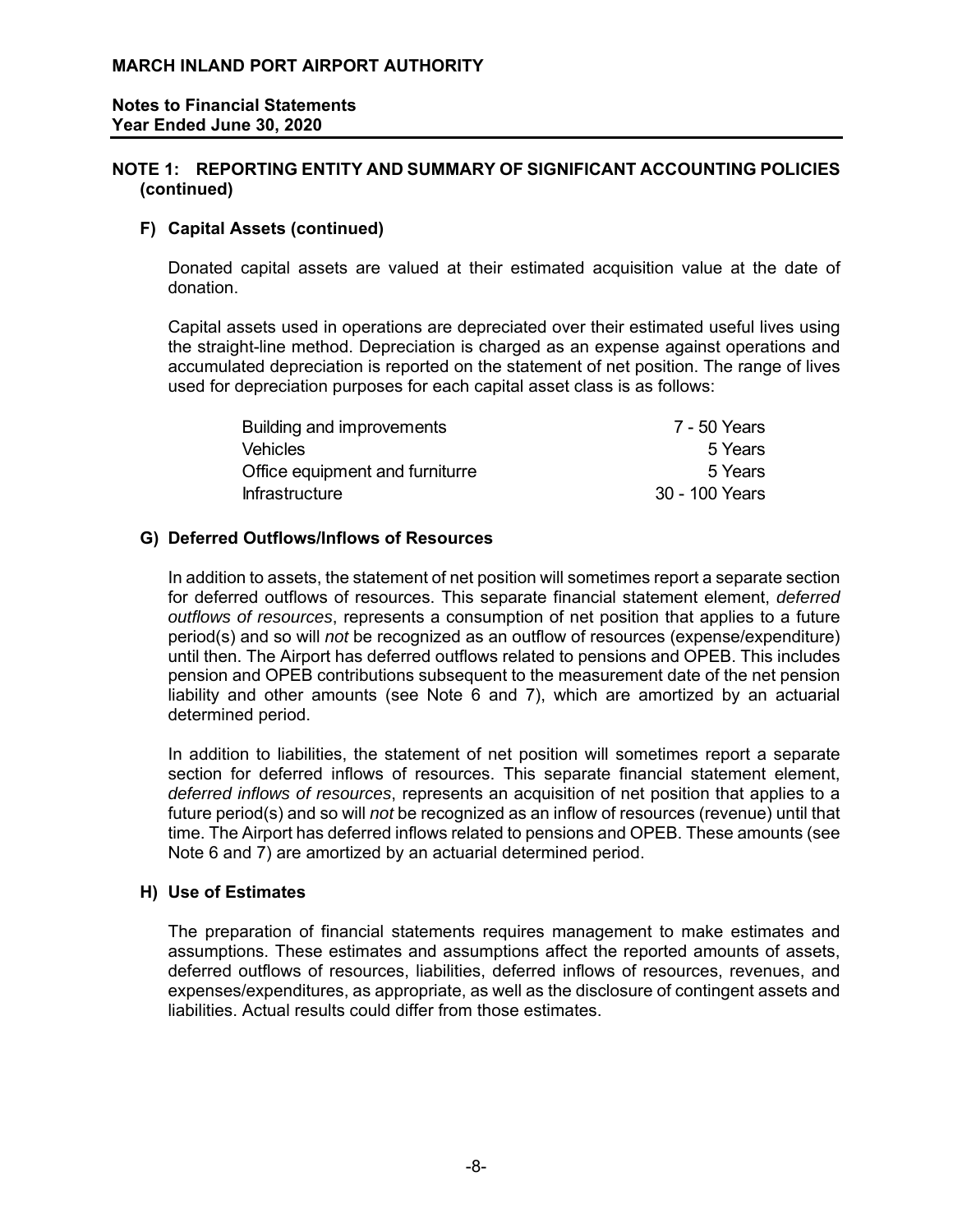### **I) Pensions**

For purposes of measuring the net pension liability and deferred outflows/inflows of resources related to pensions, and pension expense, information about the fiduciary net position of the Airport's California Public Employees' Retirement System (CalPERS) plan (Plan) and additional to/deductions from the Plan's fiduciary net position have been determined on the same basis as they are reported by CalPERS. The Airport's net pension liability and deferred outflows/inflows of resources related to pensions and pension expense, represents the Airport's proportionate share of the March Joint Powers Airport's related amounts. For this purpose, benefit payments (including refunds of employee contributions) are recognized when due and payable in accordance with the benefit terms. Investments are reported at fair value.

Generally accepted accounting principles require that the reported results must pertain to liability and asset information within certain defined timeframes. For this report, the following timeframes are used.

| <b>Valuation Date</b> | June 30, 2018                 |
|-----------------------|-------------------------------|
| Measurement Date      | June 30, 2019                 |
| Measurement Period    | July 1, 2019 to June 30, 2020 |

## **J) Other Postemployment Benefits (OPEB)**

For purposes of measuring the net OPEB liability (asset), deferred outflows of resources and deferred inflows of resources related to OPEB, and OPEB expense, information about the fiduciary net position of the Authority's plan (OPEB Plan) and additions to/deductions from the OPEB Plan's fiduciary net position have been determined on the same basis. For this purpose, benefit payments are reported at fair value. The Airport's net pension liability and deferred outflows/inflows of resources related to pensions and pension expense, represents the Airport's proportionate share of the March Joint Powers Airport's related amounts. For this purpose, benefit payments (including refunds of employee contributions) are recognized when due and payable in accordance with the benefit terms. Investments are reported at fair value.

Generally accepted accounting principles require that the reported results must pertain to liability and asset information within certain defined timeframes. For this report, the following timeframes are used.

| <b>Valuation Date</b> | June 30, 2019                 |
|-----------------------|-------------------------------|
| Measurement Date      | June 30, 2019                 |
| Measurement Period    | July 1, 2019 to June 30, 2020 |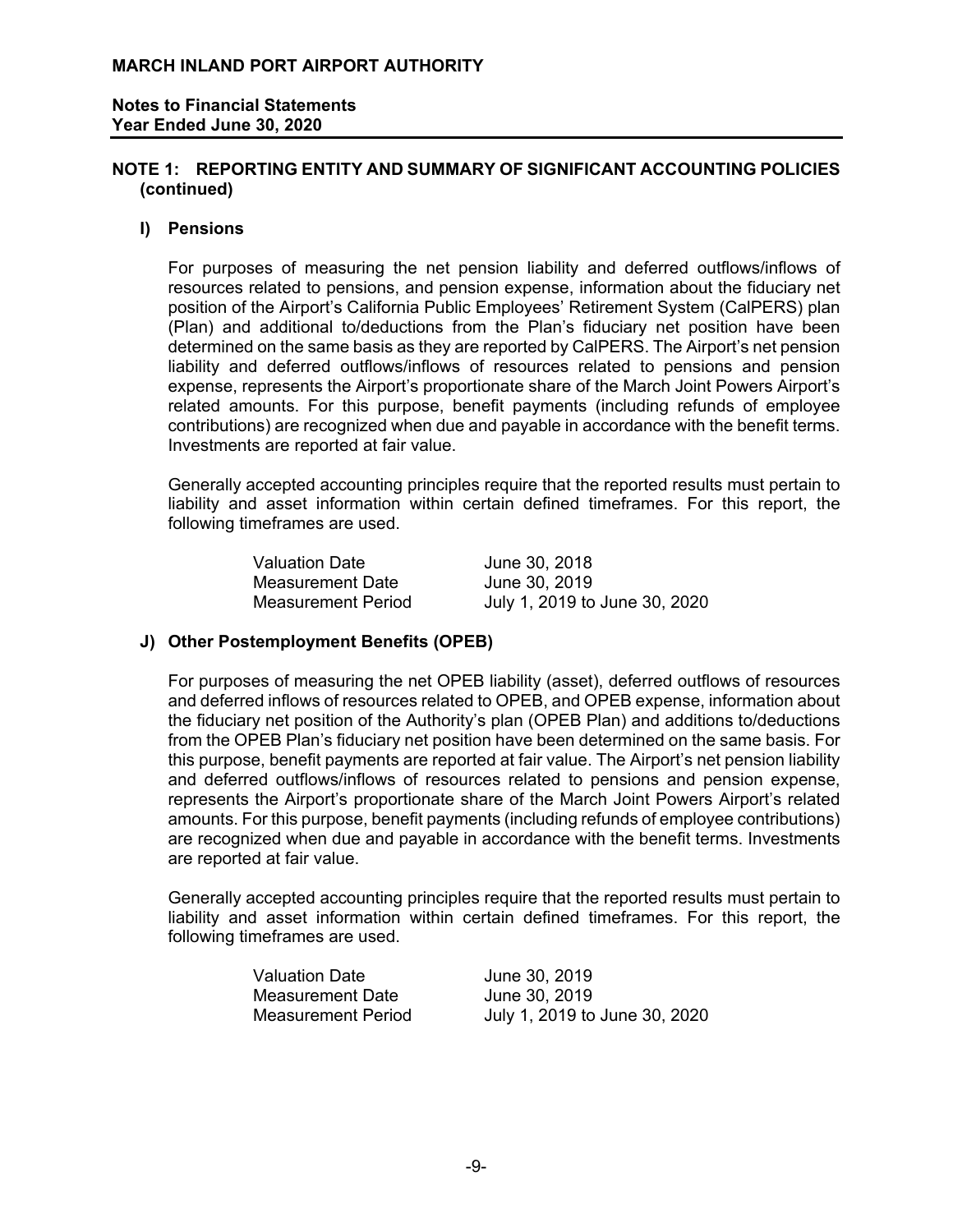#### **K) Net Position**

Generally accepted accounting principles requires that the difference between assets, liabilities and deferred outflows/inflows of resources be reported as net position. Net position is classified as either net investment in capital assets, restricted, or unrestricted.

Net position classified as net investment in capital assets consists of capital assets, net of accumulated depreciation and reduced by the outstanding principal of related debt. Restricted net position is the net position that has external constraints placed on them by creditors, grantors, contributors, laws, or regulations of other governments, or through constitutional provisions, or enabling legislation. Unrestricted net position consists of net position that does not meet the definition of net investment in capital assets or restricted net position.

### **L) Relationship to the March Joint Powers Authority**

The Airport is an integral part of the reporting entity of the March Joint Powers Authority (herein referred to as the "Authority"). The funds of the Airport have been blended within the financial statements of the March Joint Powers Authority because the Board of Commissioners is the governing board of the Airport and exercises control over the operations of the Airport. Only the funds of the Airport are included herein, therefore, these financial statements do not purport to represent the financial position or results of operations of the March Joint Powers Authority.

#### **M) Compensated Absences**

In accordance with generally accepted accounting principles, a liability is recorded for unused vacation and similar compensatory leave balances since the employees' entitlement to these balances are attributable to services already rendered and it is probable that virtually all of these balances will be liquidated by either paid time off or payment upon termination or retirement. All leave benefits are accrued when incurred. The balance at June 30, 2020 was \$37,292.

|                               | Beginning<br>balance | Additions | <b>Deletions</b> | Endina<br>balance | Due within<br>one year |
|-------------------------------|----------------------|-----------|------------------|-------------------|------------------------|
| Compensated absences \$27,744 |                      | \$23,908  | \$(14,360)       | \$37,292          | \$ 9,323               |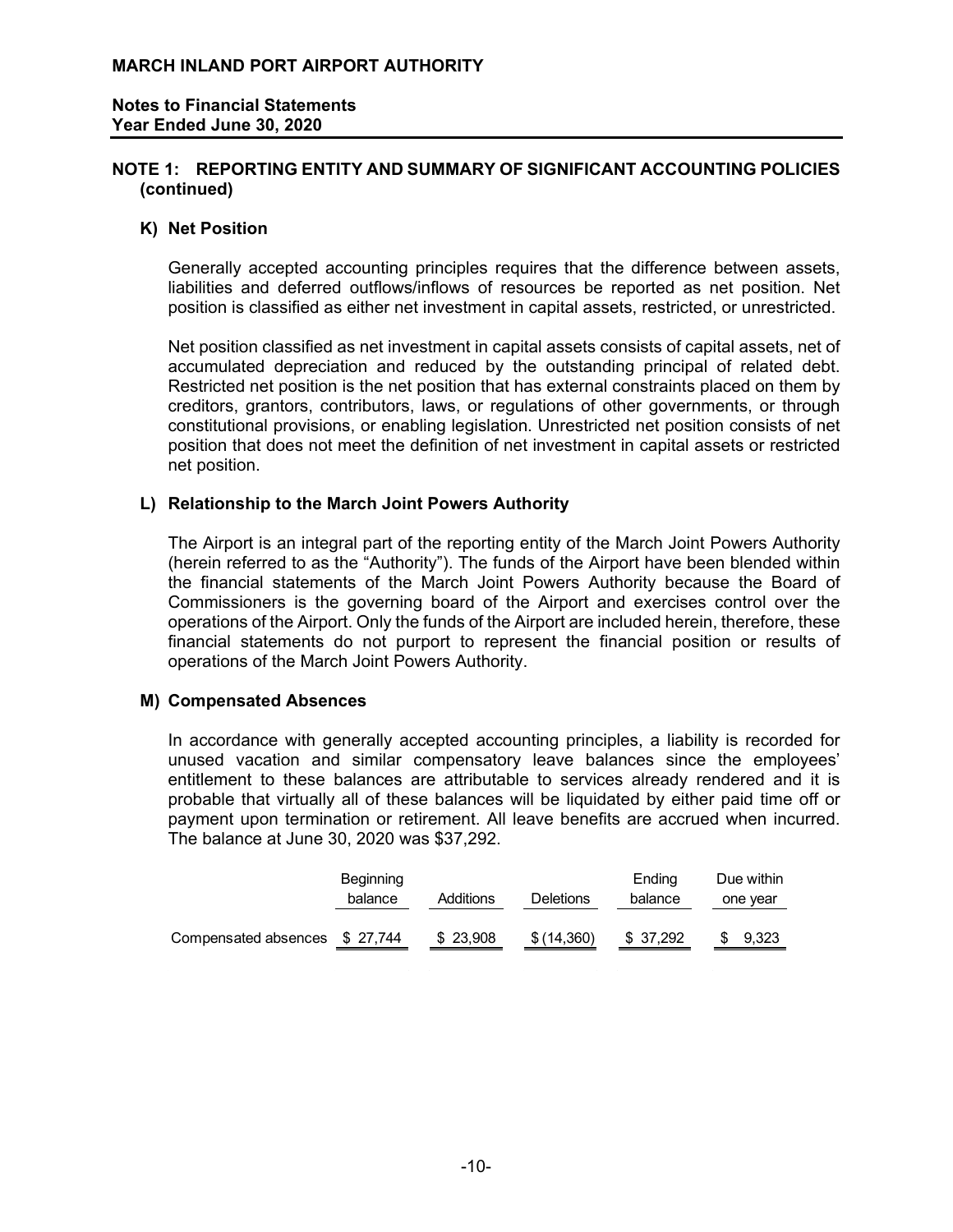#### **Notes to Financial Statements Year Ended June 30, 2020**

#### **NOTE 2: CASH AND INVESTMENTS**

Cash and investments are classified in the accompanying financial statements as follows:

| <b>Statement of Net Position:</b> |           |
|-----------------------------------|-----------|
| Cash and cash equivalents         | 1,773,213 |

Cash and investments consist of the following:

Deposits with financial institutions  $\qquad$  \$ 1,773,213

#### **Investments Authorized by the California Government Code and the Authority's Investment Policy**

The table below identifies the investment types that are authorized by the Authority's investment policy. The table also identifies certain provisions of the California Government Code (or the Authority's investment policy, where more restrictive) that address interest rate risk, credit risk, and concentration of credit risk.

| Authorized                            | Maximum  | Percentage                  | Investment    |  |
|---------------------------------------|----------|-----------------------------|---------------|--|
| <b>Investment Type</b>                | Maturity | of Portfolio <sup>(1)</sup> | in One Issuer |  |
| Local agency bonds                    | 5 years  | None                        | None          |  |
| U.S. Treasury obligations             | 5 years  | None                        | None          |  |
| U.S. agency securities                | 5 years  | None                        | None          |  |
| Banker's acceptances                  | 180 days | 40%                         | 30%           |  |
| Prime commercial paper <sup>(2)</sup> | 270 days | 25%                         | 10%           |  |
| Negotiable certificates of deposit    | 5 years  | 30%                         | None          |  |
| Repurchase agreements                 | 1 year   | None                        | None          |  |
| Reverse Repurchase agreements         | 92 days  | 20% of Base Value           | None          |  |
| Medium - Term Notes (3)               | 5 years  | 30%                         | None          |  |
| Mutual funds                          | N/A      | 20%                         | 10%           |  |
| Money market mutual funds             | N/A      | 20%                         | 10%           |  |
| Mortgage pass-through securities      | 5 years  | 20%                         | None          |  |
| County pooled investment funds        | N/A      | None                        | None          |  |
| Local Agency Investment Fund (LAIF)   | N/A      | None                        | \$75m         |  |
| JPA pools (other investment pools)    | N/A      | None                        | None          |  |

(1) Excluding amounts held by bond trustee that are not subject to California Government Code Restrictions.

 $(2)$  U.S. Corporation with assets greater than \$500 million.

(3) Rated "A" or better by Moody's or S&P.

#### **Investments Authorized by Debt Agreements**

Investment of debt proceeds held by bond trustee are governed by provisions of the debt agreements, rather than the general provisions of the California Government Code or the Authority's investment policy.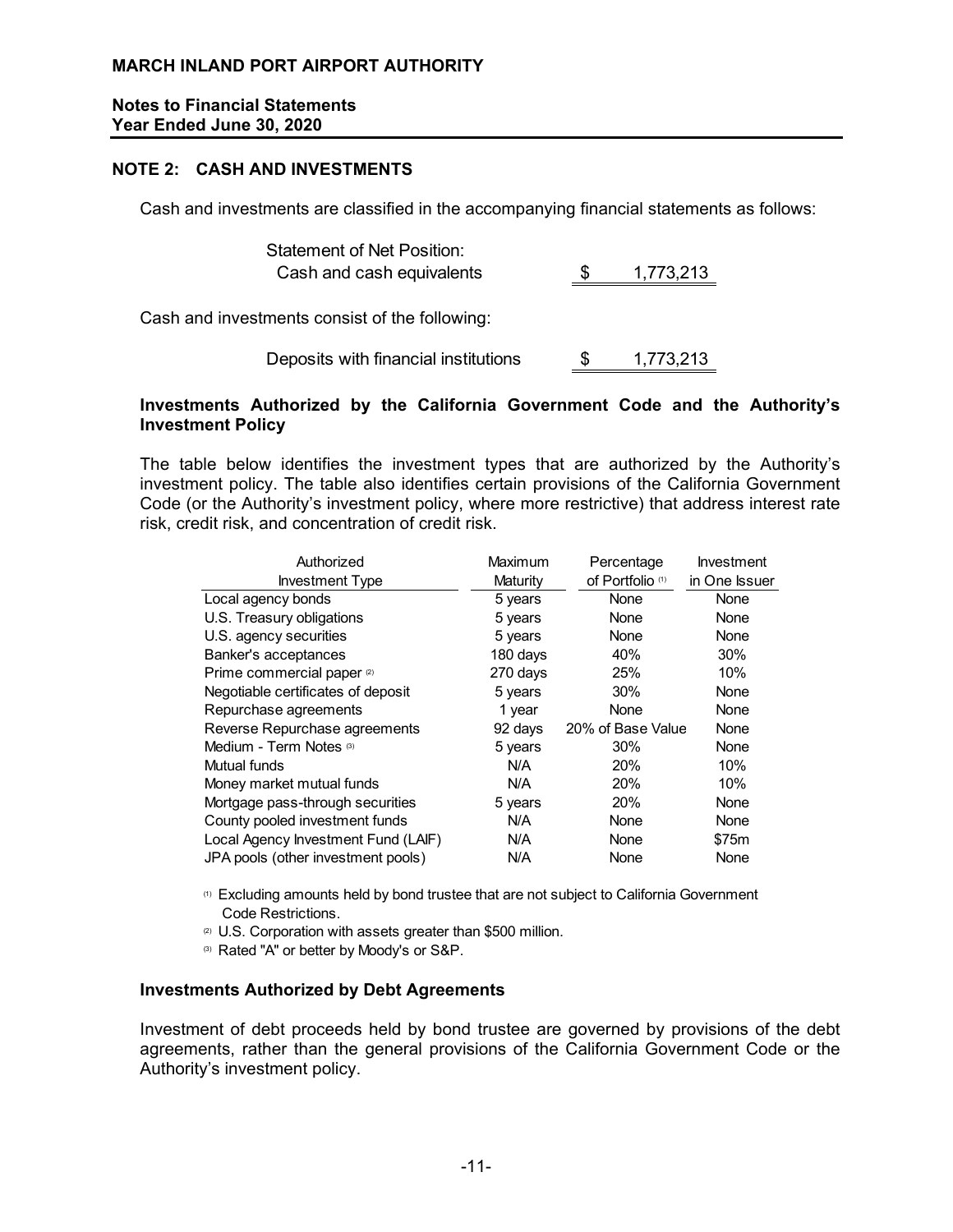## **NOTE 2: CASH AND INVESTMENTS (continued)**

#### **Interest Rate Risk**

Interest rate risk is the risk that changes in market interest rates will adversely affect the fair value of an investment. Generally, the longer the maturity of an investment, the greater the sensitivity of its fair value to changes in market interest rates. One of the ways that the Authority manages its exposure to interest rates risk is by purchasing a combination of shorter term and longer term investments and by timing cash flows from maturities so that a portion of the portfolio is maturing or coming close to maturity evenly over time as necessary to provide the cash flow and liquidity needed for operations.

## **Credit Risk**

Generally, credit risk is the risk that an issuer of an investment will not fulfill its obligation to the holder of the investment. This is measured by the assignment of a rating by a nationally recognized statistical rating organization.

### **Concentration of Credit Risk**

The investment policy of the Authority contains no limitations on the amount that can be invested in any one issuer beyond that stipulated by the Government Code.

## **Custodial Credit Risk**

Custodial credit risk for deposits is the risk that, in the event of the failure of a depository financial institution, a government will not be able to recover its deposits or will not be able to recover collateral securities that are in the possession of an outside party. The custodial credit risk for investments is the risk that, in the event of the failure of the counterparty (e.g., brokerdealer) to a transaction, a government will not be able to recover the value of its investment or collateral securities that are in the possession of another party. The California Government Code and the Authority's investment policy do not contain legal or policy requirements that would limit the exposure to custodial credit risk for deposits or investments, other than the following provision for deposits: The California Government Code requires that a financial institution secure deposits made by state or local government units by pledging securities in an undivided collateral pool held by a depository regulated under state law (unless so waived by the governmental unit). The market value of the pledged securities in the collateral pool must equal at least 110% of the total amount deposited by the public agencies. California law also allows financial institutions to secure Authority deposits by pledging first trust deed mortgage notes having a value of 150% of the secured public deposits.

As of June 30, 2020, no deposits of the Authority with financial institutions in excess of federal depository insurance limits were held in uncollateralized accounts. As of June 30, 2020, the Authority held no investments.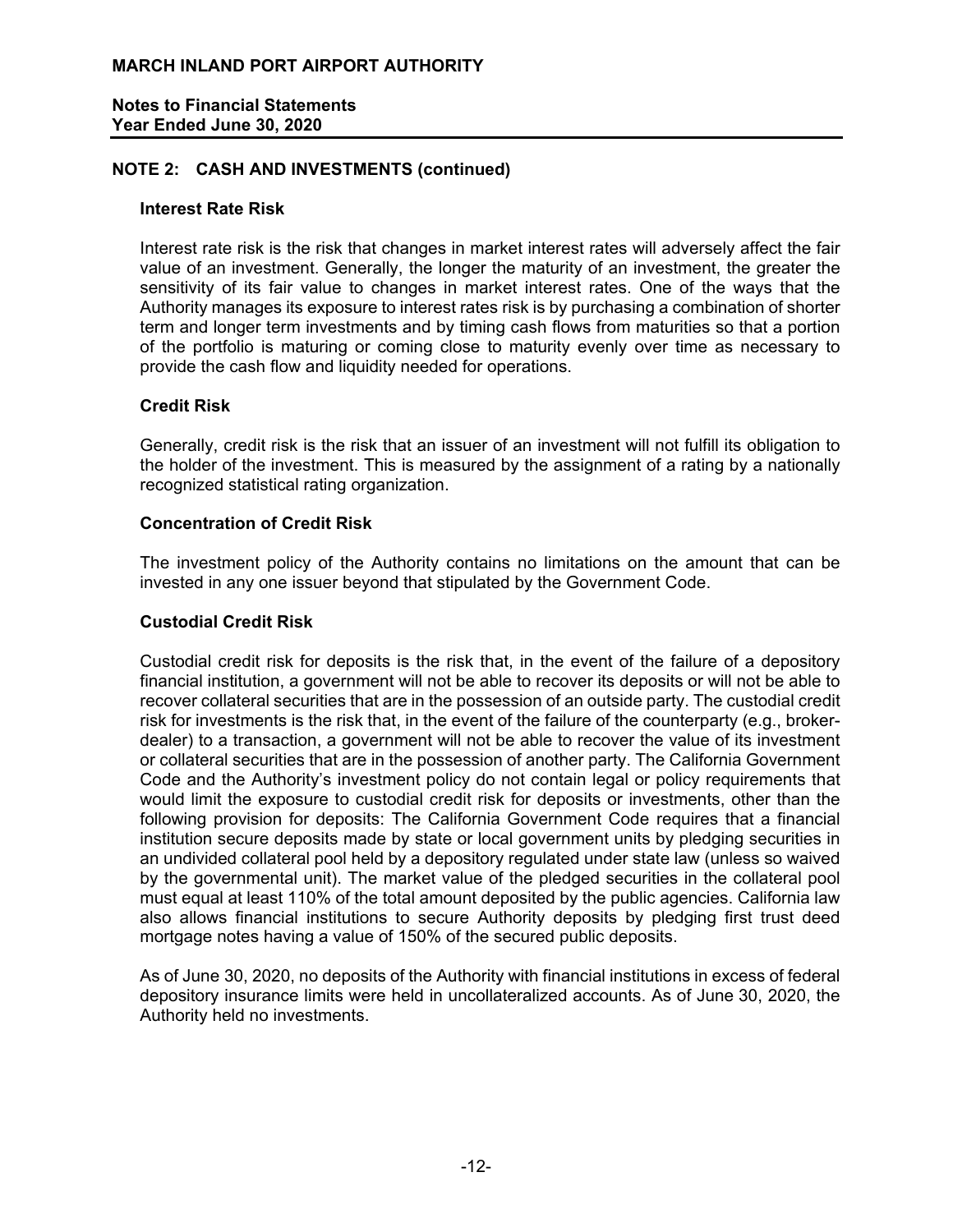### **Notes to Financial Statements Year Ended June 30, 2020**

## **NOTE 3: CAPITAL ASSETS**

|                                                                        | Beginning        |                  |                 |    | Ending      |
|------------------------------------------------------------------------|------------------|------------------|-----------------|----|-------------|
|                                                                        | balance          | <b>Increases</b> | Decreases       |    | balance     |
| Capital assets, not being depreciated:                                 |                  |                  |                 |    |             |
| Land                                                                   | \$<br>38,221,477 | \$               | \$              | S  | 38,221,477  |
| Construction in progress                                               | 3,532,441        | 33,259           | 3,564,265       |    | 1,435       |
| Total capital assets, not being                                        |                  |                  |                 |    |             |
| depreciated                                                            | 41,753,918       | 33,259           | 3,564,265       |    | 38,222,912  |
|                                                                        |                  |                  |                 |    |             |
| Capital assets, being depreciated:<br><b>Building and improvements</b> | 24,115,134       | 3,564,265        |                 |    | 27,679,399  |
| Infrastructure                                                         | 2,110,182        |                  |                 |    | 2,110,182   |
| Total capital assets, being depreciated                                | 26,225,316       | 3,564,265        |                 |    | 29,789,581  |
| Less accumulated depreciation:                                         |                  |                  |                 |    |             |
| Buildings and improvements                                             | (4,656,766)      | (743, 433)       |                 |    | (5,400,199) |
| Infrastructure                                                         | (422,036)        | (35,170)         |                 |    | (457,206)   |
| Total accumulated depreciation                                         | (5,078,802)      | (778,603)        |                 |    | (5,857,405) |
| Total capital assets, being                                            |                  |                  |                 |    |             |
| depreciated, net                                                       | 21,146,514       | 2,785,662        |                 |    | 23,932,176  |
| Capital assets, net of depreciation                                    | \$<br>62,900,432 | \$<br>2,818,921  | \$<br>3,564,265 | \$ | 62,155,088  |

# **NOTE 4: OPERATING LEASES**

*March Philmar Project* - In July 1999, the March Joint Powers Redevelopment Agency entered into a 55-year ground lease with March Inland Cargoport Development, LLC for the lease term beginning July, 1999 through June, 2054 with two ten year options to renew. The rent commencement date is June 1, 2000. The rent is abated for the first 84 months, or in the amount of \$255,400 in consideration of expenditures to bring utilities and other public services to the Land. In August 1999, March Inland Cargoport Development, LLC assigned the March Philmar Project Lease to March Philmar, LLC. Rent payments began in 2007 in the amount of \$36,486. On September 20, 2006, this lease was reassigned to the March Inland Port Airport Authority. In 2011, CT Realty purchased March Philmar from March Philmar, LLC and subsequently formed CT March Port I, LLC. On March 16, 2011 an Assignment, Assumption and Landlord Consent to Assignment and Assumption of Lease was executed between MJPA, March Philmar LLC and CT March Port I, LLC. Effective April 1, 2011, CT March Port I, LLC began paying property lease payments of \$48,649; an increase from \$0.06 under Philmar Ground Lease to \$0.08 per sf. The CT March Port I, LLC lease is subject to annual Consumer Price Index (CPI) increases not greater than 2.5% annually. The building was sold to First Industrial L.P. and recorded on May 30, 2014 and is subject to the ground lease agreement terms. In fiscal year 2020, the Airport received \$70,254 in lease payments.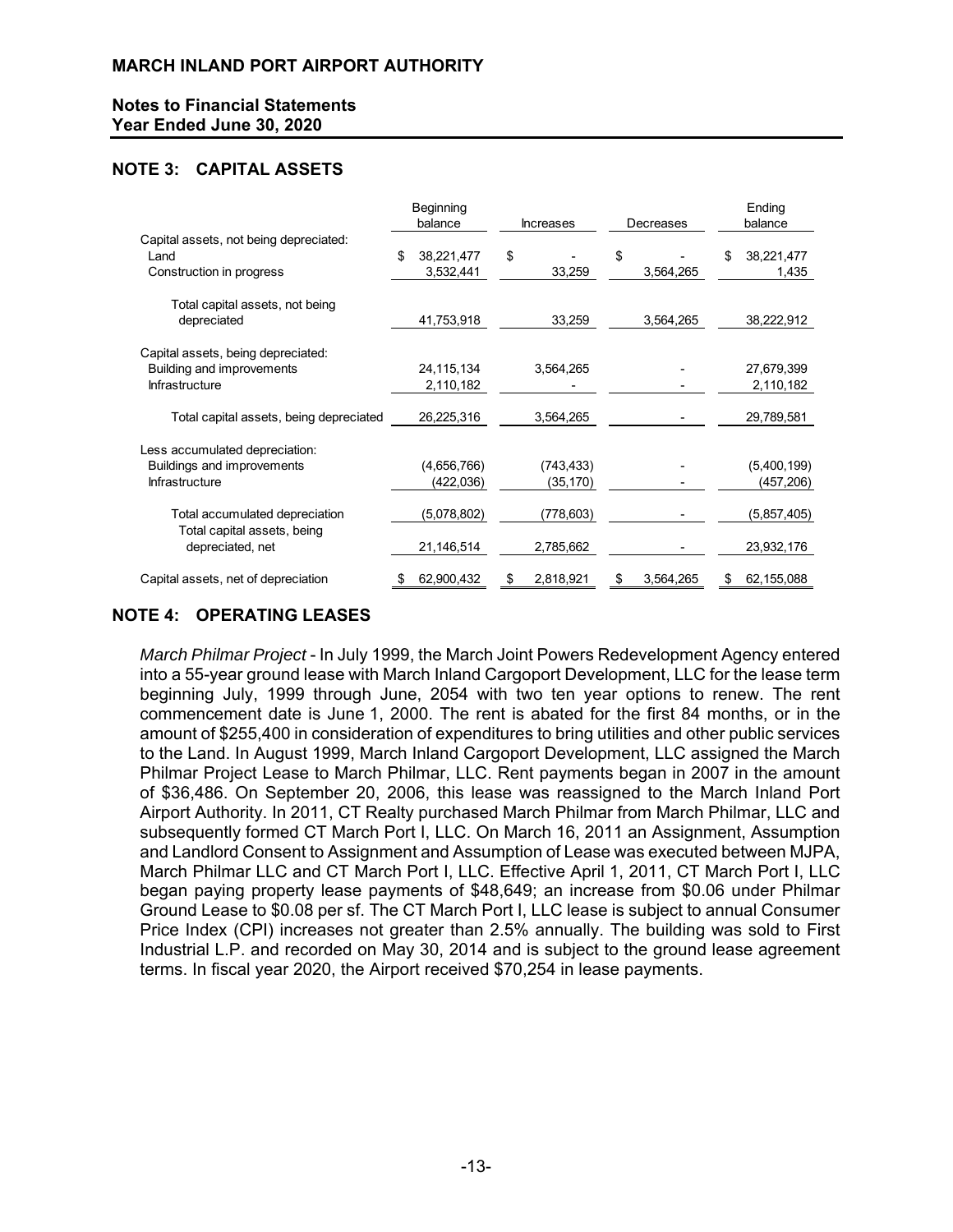**Notes to Financial Statements Year Ended June 30, 2020** 

### **NOTE 4: OPERATING LEASES (continued)**

*Marhub, LLC* - In October 2004, the March Joint Powers Redevelopment Agency entered into a 48 year ground lease agreement with Marhub, LLC. The term of the lease is for a 48 year period with three five year options to renew. The lease will be based on six cents per foot of the premises. The lease will be subject to a yearly adjustment based on the Consumer Price Index (CPI) increases not greater than 4% annually. On September 20, 2006, this lease was reassigned to the March Inland Port Airport Authority. On December 17, 2014 an Assignment, Assumption and Landlord Consent to Assignment and Assumption of Lease was executed between MIPAA, Marhub, LLC and Westcore Properties AC, LLC. On June 25, 2018, a confirmation and reaffirmation of assignment and assumption was executed between MIPAA, Marhub LLC and Alameda BC, LLC that transferred the rights of the ground lease from Westcore Properties AC, LLC to Alameda BC, LLC. In 2020, the Airport received \$107,109 in lease payments.

## **NOTE 5: ADVANCES PAYABLE**

The Airport received temporary cash advances from the primary government (March Joint Powers Authority) to fund administrative costs until development of the March Inland Port reaches a point that it is self-sustaining. There is no stipulated due date on the \$2,687,896 advance amount. The \$2,687,896 advance is made up of several advances from previous years. Of this amount, \$597,896 is non-interest bearing and the amount of \$2,090,000 carries an interest rate of 5%. The outstanding interest related to the advances is \$1,358,867.

## **NOTE 6: PENSION PLAN**

The Airport participates in the Public Employees' Retirement System of the State of California covering all of its permanent employees. The excess, if any, of the actuarially computed value of vested benefits over the amounts available in the pension fund would be a liability of the March Joint Powers Authority as a whole, not of the Airport. Information regarding the plan description, funding status, actuarially determined contribution requirements and contributions made, and trend information may be found in the March Joint Powers Authority basic financial statements. The Airport's share of the net pension liability at June 30, 2020 was \$269,542, with related deferred outflows of resources of \$98,575 and deferred inflows of resources of \$16,031.

## **NOTE 7: OTHER POST EMPLOYMENT BENEFITS (OPEB)**

The Airport participates in the Public Agency portion of the California Employers' Retiree Benefit Trust Fund (CERBT), administered by California Public Employees' Retirement System covering all eligible retired employees and qualified dependents. The excess, if any, of the actuarially computed value of vested benefits over the amounts available in the CERBT fund would be a liability of the March Joint Powers Authority as a whole, not of the Airport. Information regarding the plan description, funding status, actuarially determined contribution requirements and contributions made, and trend information may be found in the March Joint Powers Authority basic financial statements. The Airport's share of the net OPEB liability at June 30, 2020 was \$28,712, with related deferred outflows of resources of \$41,117 and deferred inflows of resources of \$0.